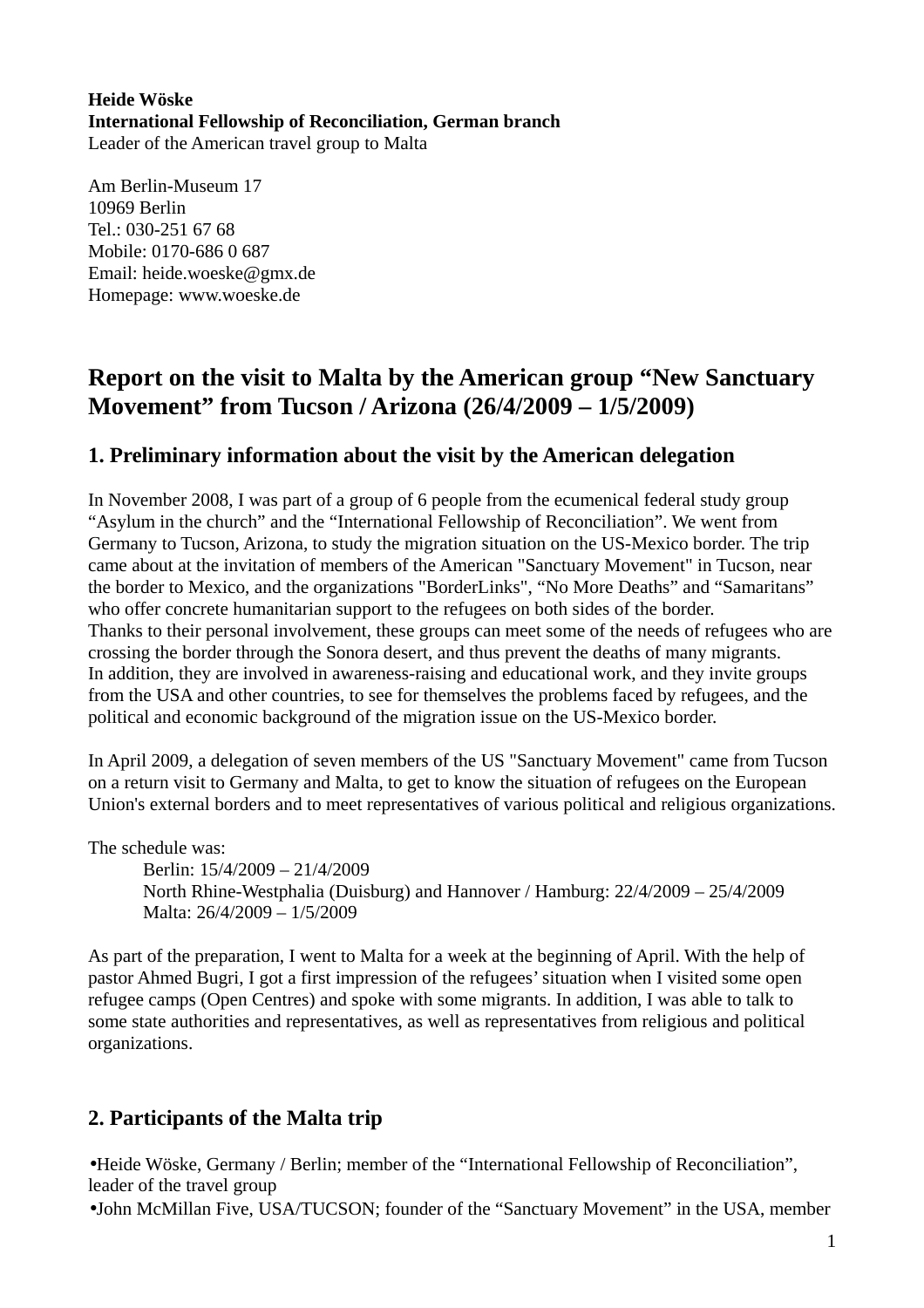of "BorderLinks"

- •Anthony J. Damelio, USA/TUCSON, member of "BorderLinks" (Social Year)
- •Walt E. Staton, USA/TUCSON, member of "No more Deaths"
- •Maryada Esther Vallet, USA/TUCSON, member of "No more Deaths"
- •Mary Kathryn Ferguson, USA/TUCSON, member of "Samaritans" and "No more Deaths"

The group stayed in the apartment of Ahmed Bugri's "New Life Christian Centre" in San Gwann, Malta. Ahmed Bugri let us use the church minibus and driver throughout our visit.



Members of the Malta trip

Photo (from left to right): Heide Wöske, Walt Staten, Maryada Vallet, Anthony Damelio, Kathryn Ferguson, John McMillan Five and our bus driver.

## **3. Meetings with Maltese representatives and organizations, and inspection of refugee camps**

- The first exchange of information with Ahmed Bugri, pastor of a church municipality and Manager of the biggest open refugee camp in Malta (Marsa Open Centre)
- Meeting with Jesuit Refugee Services: Malta Father Joseph Cassar with his coworkers
- Meeting with Alexander Tortell, manager of the "Organization for the Integration and Welfare of Asylum Seekers " (OIWAS), Ministry for Justice and Home Affairs Malta
- Meeting with Andrew Seychell, Police Assistant Commissioner (preliminary talk)
- Meeting with the Franciscan Father Dionysius Mintoff, Peace Laboratory
- Conversation with Col. Brian Gatt, manager of the Closed Centres
- Conversations with different migrants
- Inspection of Closed Centres (Detention Centres): Closed Centre Safi, Closed Centre Lyster **Barracks**
- Inspection of Open Centres: Marsa Open Centre, Tent Village Hal Far, Hangar at Hal Far

The details of our schedule can be found in the appendix, along with some photos of two Open Centres. No photos are allowed in the Detention Centres.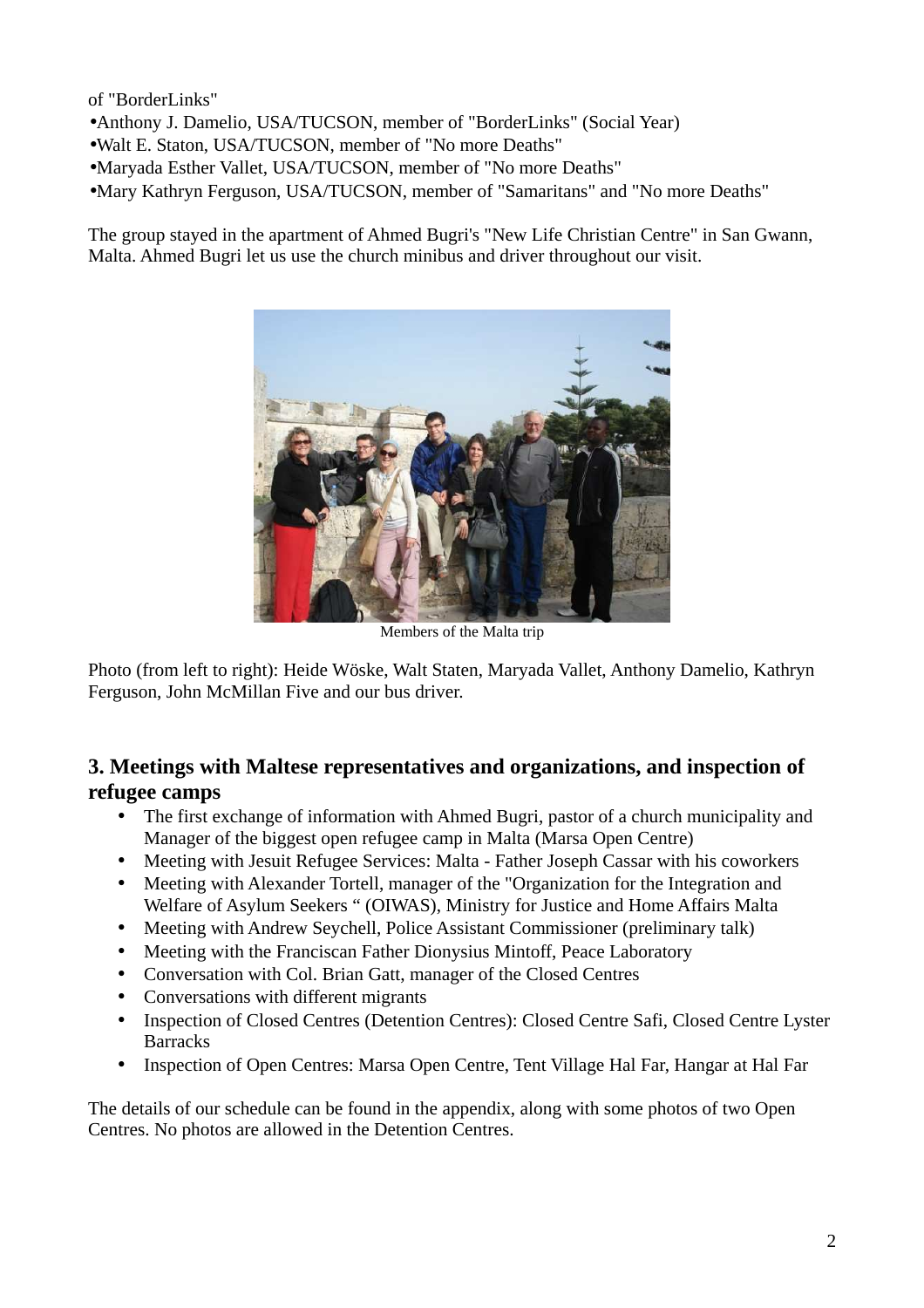# **4. Information and data about the situation of refugees in Malta**

I have gathered information and data from the following sources:

- Inspections of closed and open refugee camps with the American delegation to Malta
- Conversations between the American delegation and representatives from the Maltese state authorities, as well as from religious organizations in Malta
- Report by the LIBE Committee delegation on its visit to the administrative detention centres in Malta (Brussels, 30 March 2006)
- "Resolution of the European Parliament on the situation of the refugees in Malta" from 11 May 2006
- Talk by Jesuit Father Martin Stark, leader of the Jesuit Refugee Service: Berlin (Berlin, 18 February 2006) in the Holy Cross church about "Refugees in Malta"

The information in the next section was not gathered personally.

# **4.1 Facts and figures about illegal immigration in Malta (during 2001-2009)**

In all conversations with Maltese authorities and with refugee organizations in Malta, the special geographic characteristics of the island were pointed out:

Malta is, at 316 km<sup>2</sup>, the smallest country in the EU, the island being only 28 km long and approx. 15 km wide. With 1300 people per  $km^2$ , it has the highest population density of all EU member countries. The south of the island is the most highly populated, with one town merging into another, without recognizable town borders.

These facts were mentioned repeatedly, to point out the fact that the growing number of migrants demands too much of Malta, and it is not able to cope with refugee flows that grow every year, or to integrate the migrants coming into the island. In addition, the limited economic resources of the small state were pointed out over and over again.

Until 2002, the number of migrants in Malta was relatively low, generally less than approx. 100 migrants per year. From 2002, the new refugee routes of the "Boatpeople" from North Africa drastically changed this. Malta is approx. 300 km by sea from Libya, from where most migrants (approx. 95 %) begin their boat journey across the Mediterranean Sea. They mostly come on old, small boats, which are unsuitable for such a long crossing and are overloaded with people – and often do not have enough food and water. Every year, hundreds of migrants die during the voyage, from dehydration or illness or when the non-sea-worthy boats sink. The number of migrants who died in the Mediterranean Sea can be only estimated, in 2006 some 400 to 700 deaths.

The report of the delegation of the EU parliament from March 2006 contains numerical data through 2005; Alexander Tortell (OIWAS) provided numbers for the following years (2006 until the beginning of 2009).

| Year | <b>Number of Refugees</b> |
|------|---------------------------|
| 2001 | 57                        |
| 2002 | 1668                      |
| 2003 | 502                       |
| 2004 | 1388                      |

### Annual number of the refugees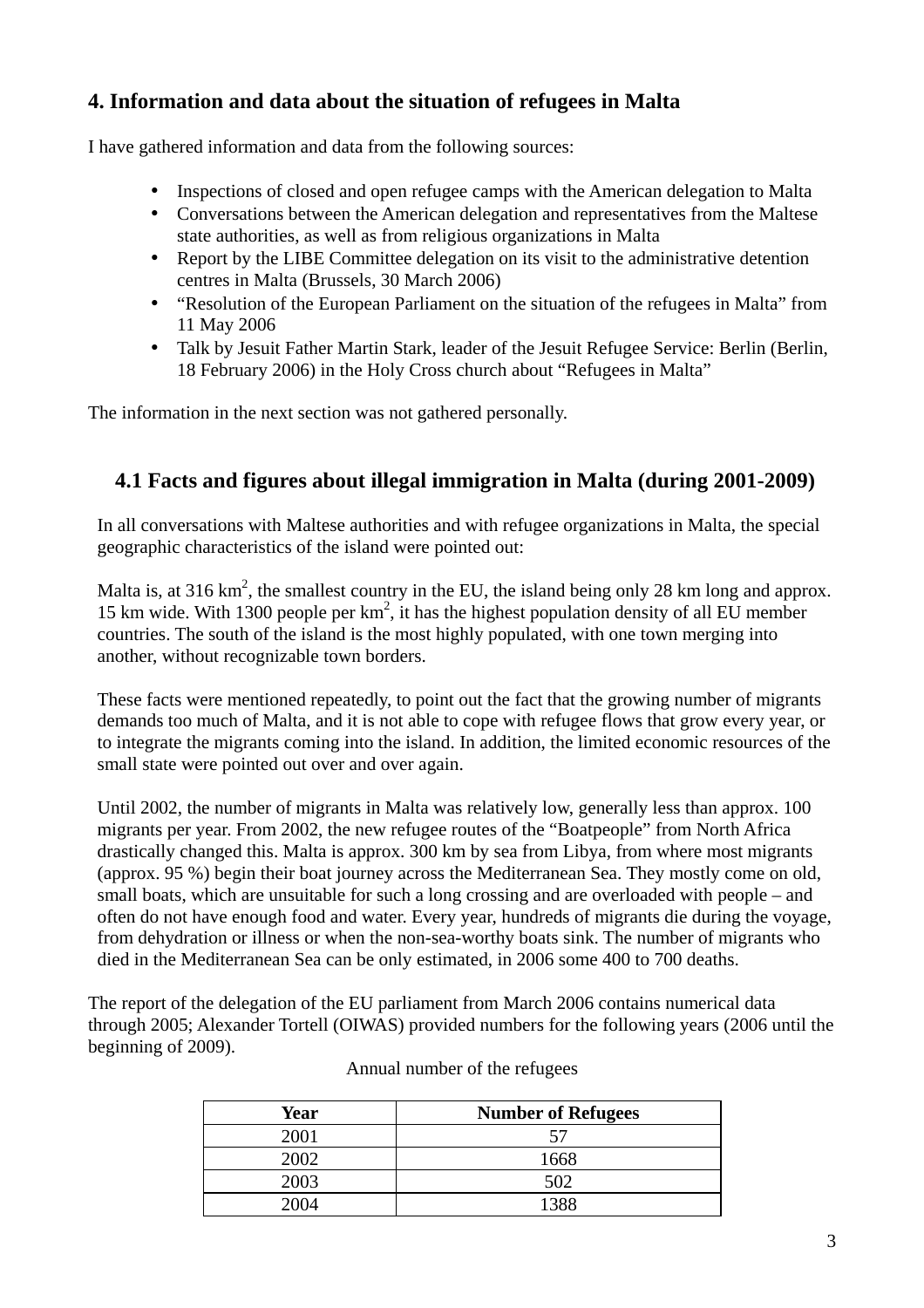| 2005 | 1822                           |
|------|--------------------------------|
| 2006 | 1780                           |
| 2007 | 1702                           |
| 2008 | 2775 (in 84 boats)             |
| 2009 | 768 (Jan – March, in 4 boats!) |

95% of the migrants come from Libya to Malta, of whom approx. 90% are men, mostly between 25 and 30 years old.

Mr. Tortell gave me the following figures for the number of the migrants through April 2009 in the Detention Centres and Open Centres:

Detention Centres: 1855 migrants Open Centres: 2273 migrants

According to official figures provided by Mr. Tortell, from 2001 to 2009, a total of 12 423 illegal migrants have come to Malta. Indeed, all officials stress over and over again that there are no dependable figures about the precise number of refugees presently in Malta.

## **4.2 Internment of the migrants in Detention Centres**

The names "Closed Centres" and "Detention Centres" designate closed, institution-like facilities. Immediately upon their arrival, all migrants who come illegally to Malta are put into closed prisons, which are guarded by police or the military. These Closed Centres lie in remote areas of the island near the airport. The director of these camps is the high military, at present Col. Brian Gatt, who is also responsible for approving access to the Closed Centres.

In recent years, most migrants reached Malta from Libya over the Mediterranean Sea, coming from the northeast crisis areas of Africa; the biggest number is from Somalia, followed by Eritrea, Ethiopia and Sudan. Refugees also come from West-African countries, e.g. from Nigeria, Ghana, Mali, the Ivory Coast.

Upon arrival, allmigrants, regardless of nationality, are given questionnaires in English, which they must fill out without any official help.

While originally migrants could be held in the Closed Centres for any length of time, on average up to 22 – 24 months, in 2005 the maximum duration became 18 months. According to official information this time serves for the ascertainment of their personal identities, countries of origin, reasons for fleeing – and finally, the determination of refugee status. The largest category of migrants - single men - is accommodated in separate prisons. Single women, women with children, married couples and families with children live in special Closed Centres and are transferred earlier than usual to the Open Centres. It still happens, however, that single women are accommodated together with married couples.

Especially protective-worthy persons ("vulnerable groups"), e.g. ill or elderly migrants, those with disabilities, pregnant women or women with small children, as well as unaccompanied minors, are no longer kept in the Closed Centres. However, it still seems that they must remain for weeks or months in the prisons, until they are transferred to an Open Camp. Unaccompanied minors, between the ages of 16 and 18, are often classified as adults and remain in the Detention Centres.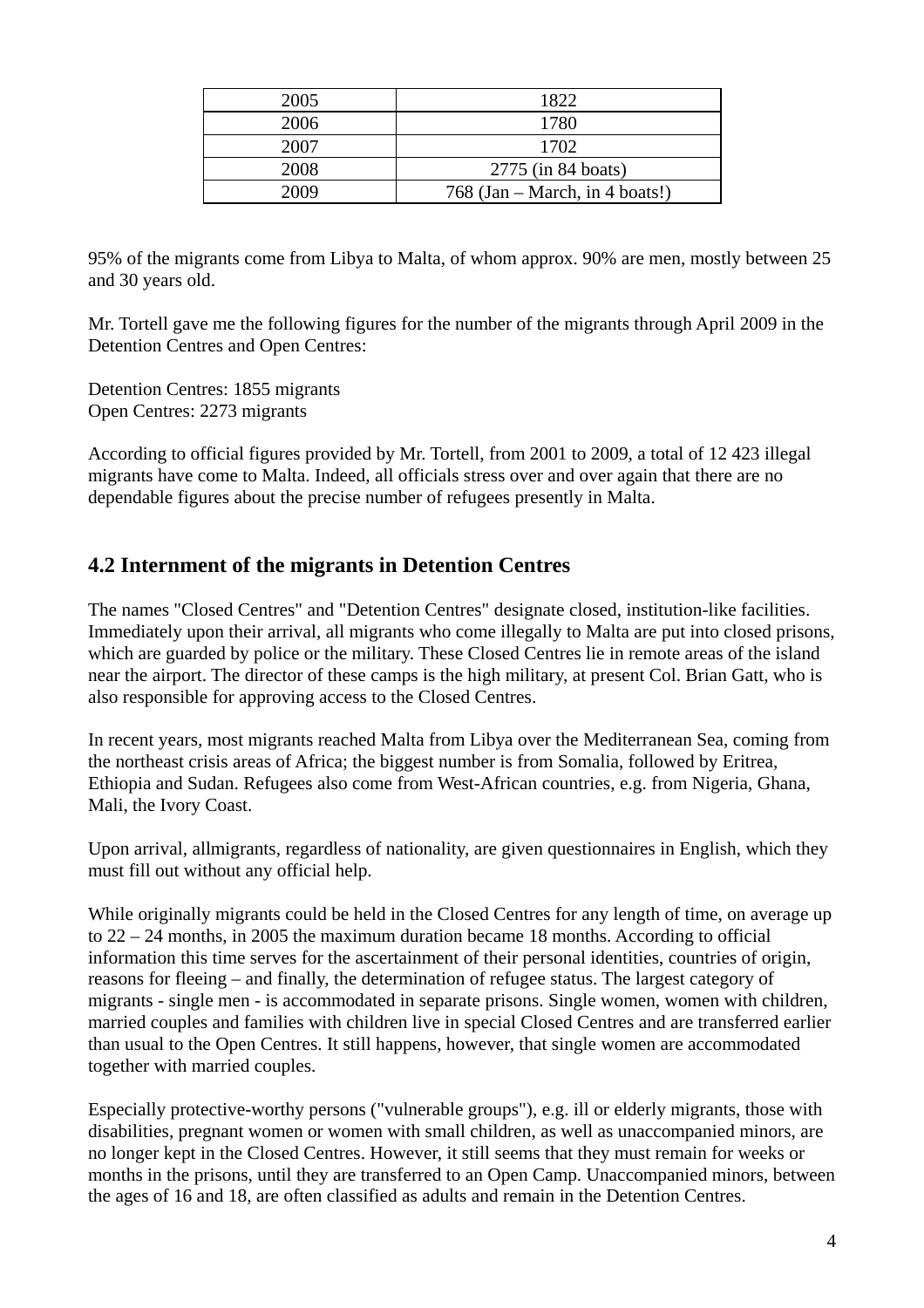A basic problem consists in the fact that there are no firmly established criteria for determining who is to be classified as an especially protective-worthy person.

Every migrant who reaches Malta has the right to apply for asylum, although many migrants are not aware of their legal situation and must wait a long time in the Closed Centres until they receive their first interview – approx. 5 to 10 months. The interviews are conducted by a state institution ("the Office of the Refugee Commissioner"), which decides on the refugee status of every migrant. The state does not have sufficient employees for this, which is why migrants must wait so long before the first interview. Also there are not enough interpreters for the different nationalities, so often other migrants must serve as translators for these interviews.

Jesuit Refugee Service (JRS) is the only NGO that has unlimited access to the Closed Centres and can give legal advice to themigrants. JRS has few employees for this difficult task - 7 full-timers and 6 part-timers - and they can barely cope.

Very few applicants get refugee status, approx. 1%. Most migrants from the African crisis regions receive the so-called status "Subsidiary Protection", a limited-time humanitarian protection. Migrants from West-African states are mostly rejected as refugees and can spend up to 18 months in detention. After their release, they receive no protection or financial allowance.

So far, there have been very few deportations, on the official grounds that Malta has no diplomatic representation in most African states and no financial means for return flights. The Maltese government hopes the EU will start operating more "joint flights," i.e. collective flights to African countries for the deportation of rejected refugees.

# **4.3 Accommodation of the migrants in Open Centres**

After at most 18 months in a Closed Centre, migrants are transferred to one of the Open Centres, from where they can move freely within Malta. The Open Centres have very different standards from the Closed Centres; they are located in different parts of the island, sometimes even in residential areas.

Migrants with "Subsidiary Protection" status receive a monthly allowance of 130 euros, with which they must provide for their food and all other needs. They must show that they are living in their assigned refugee camp, and sign-in there three times a week. If they do not follow this regulation, they lose their claim to financial support and shelter. Migrants with refugee status or "Subsidiary Protection" receive an official work permit. In practice, however, it seems that every migrant can attempt to find work, which is not easy, because there are limited job opportunities in Malta; the only openings for migrants are poorly paid positions in the building industry, or auxiliary services in a hotel or restaurant.

During our visit to Malta I received no reliable information from the authorities about the present number of Open and Closed Centres on the island, but afterwards I received the following information from JRS (July 2009):

### **Detention Centres**

- Hal Far (Lyster Barracks): run by the military Tent Compound Hermes Block
- Hal Safi: run by the military
	- Block B Block C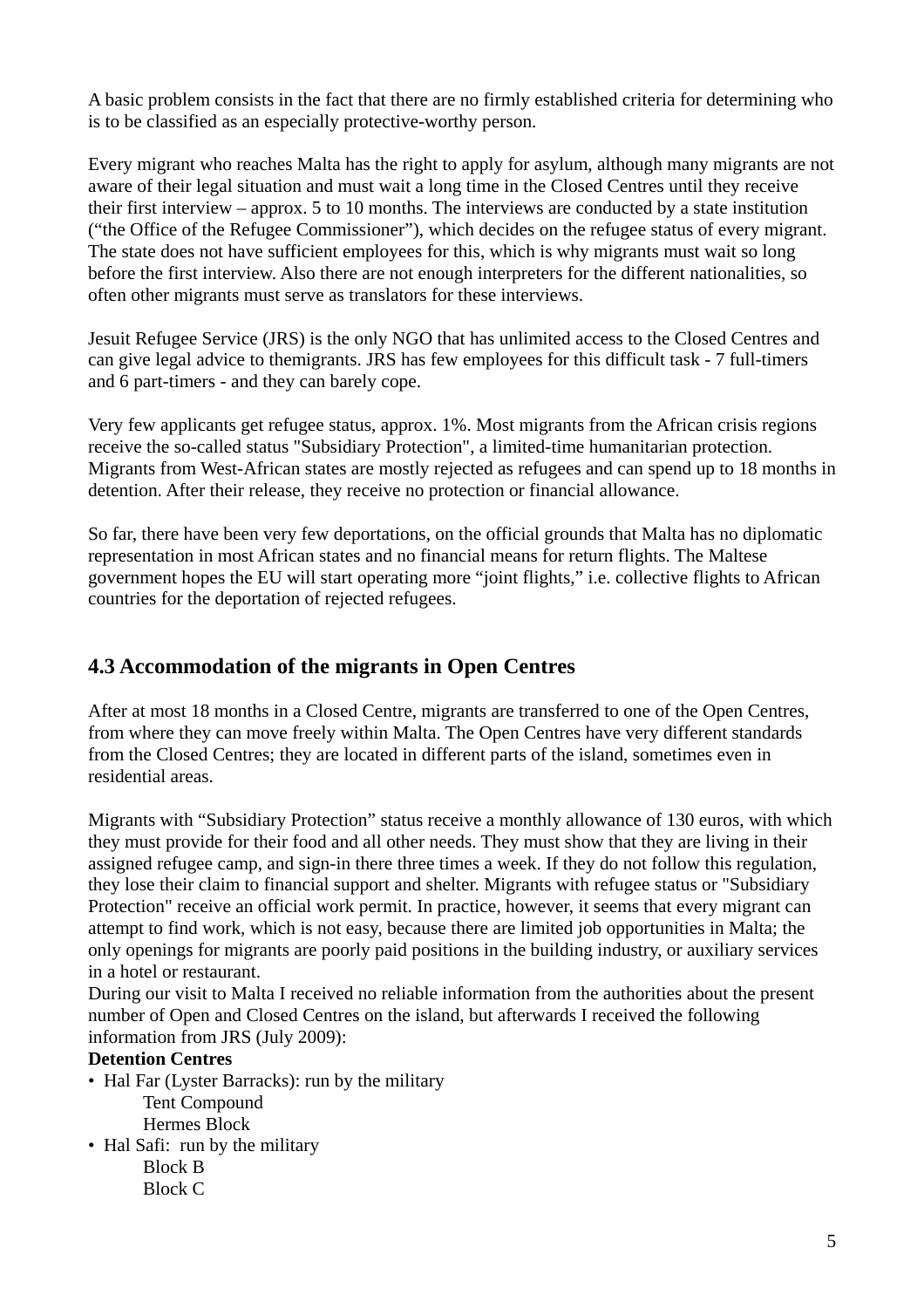Warehouse 1 Warehouse 2

• Ta`Kandja: run by the police

**Open Centres**: government managed (OIWAS)

- Marsa Open Centre
- Hal Far Tent Village
- Hal Far Hangar
- Hal Far Open Centre for families
- Hal Far Reception Centre
- Centres for families and unaccompanied minors: Dar Liedna (Fgura)

Dar is-Sliem (Santa Venera) Dar Qawsalla (Birkirkara)

Church Open Centres:

 different small camps with approx. 400 people all together, e.g. Peace Laboratory (Franciscans International)

In the last few years, the number of migrants in Open and Closed Centres has likely increased. Ahmed Bugri reported that at present all camps are overcrowded.

After dismissal from the Open Centres, some of the migrants try to find work and housing on the island. Rejected refugees and those without any legal status at all, mostly from West-African countries, wait for better times, i.e. for a change in legislation either in Malta or in the EU – always living in fear of being deported to their countries of origin. For a while migrants also received temporary travel documents to visit relatives in European countries; most of these migrants did not return to the island, and live without valid documents in other European states. Every year, an American committee comes to Malta, and selects up to 200 migrants who can officially emigrate to the USA. Some European countries also take a small number of migrants.

In the following sections, we give a more detailed description of the Closed and Open Centres which we could visit. Personal experiences and statements also flow into this part.

## **5. Visits to different refugee camps**

During our stay in Malta we visited the following Open and Closed Centres:

**Closed Centres:**  SAFI Centre Lyster Barracks Centre (Tent Compound)

**Open Centres:**  Marsa Open Centre Tent Village Hal-Far Hangar Centre Hal-Far Peace Laboratory (Franciscans International)

## **5.1 Visits to the Closed Centres**

To receive permission to visit the Closed Centres, I spoke personally to the Police Assistant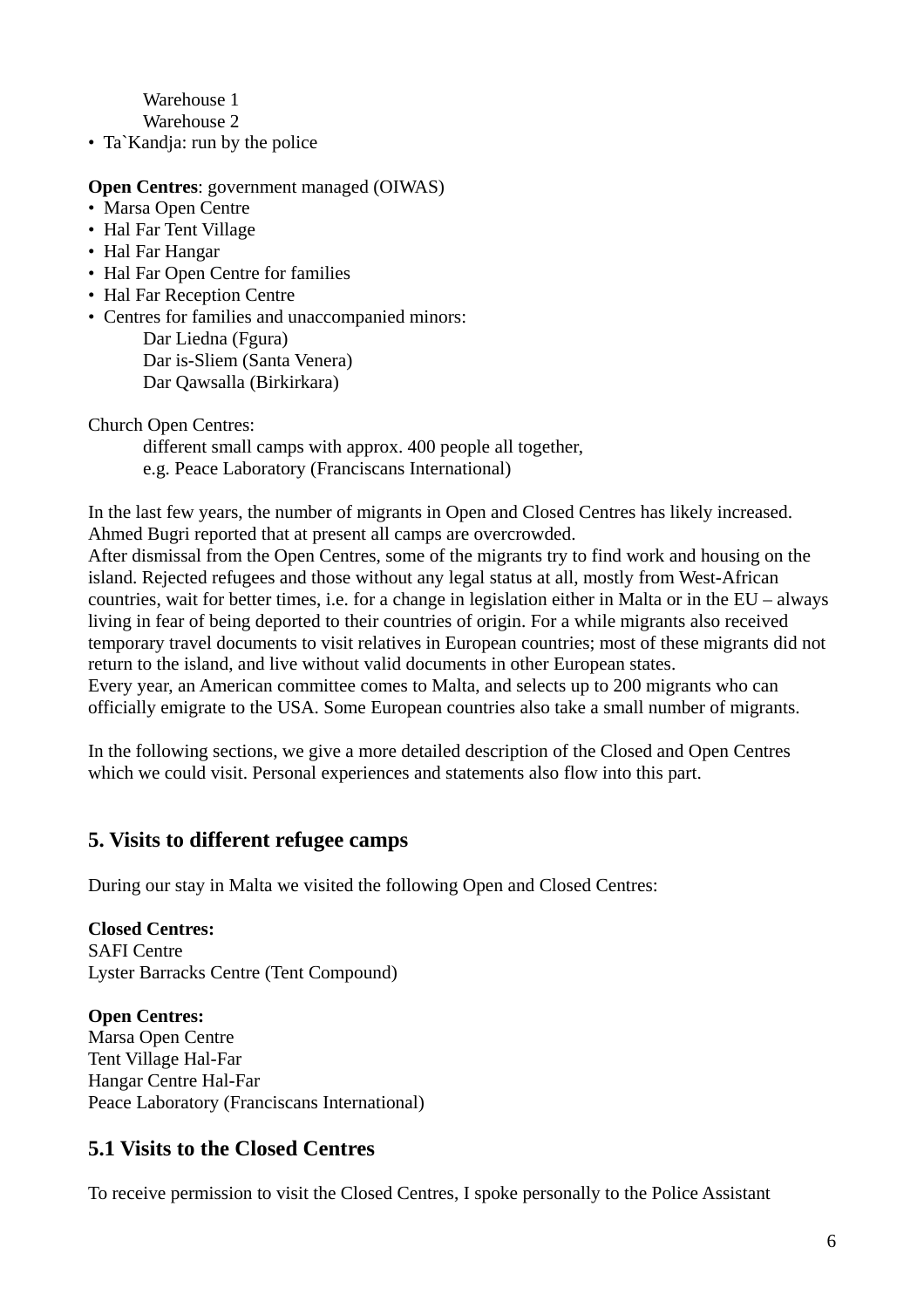Commissioner in charge of immigration, Andrew Seychell, during the preliminary visit. I showed him the Malta schedule of the American group, and a list of personal details that each group member supplied. As a result, Mr Seychell sent me a mail that there were no objections from his side, and he would pass on the documents to the manager of the Closed Centres, Col. Brian Gatt.

At the entrance to each Detention Centre there are military guards, whom we provided with the written letter of approval, a list of all members present, and our passports. No photographs were allowed in the Closed Centres.

## **5.1.1 Safi Centre**

The prison is in a remote area near the airport. It is big, and consists of several permanent stone buildings (Warehouse 1 and 2), and a closed yard surrounded with barbed wire in which the detainees played football. As we went past the yard, many men pushed toward the fence and gathered around us, to greet us and introduce themselves.

In this part of the camp there are exclusively single young men, between the ages of approx. 18 and 35 years.

We came to small room where we had to wait for a watchman to accompany us through the house. Apparently there had been a lack of good communication in registering our visit for the appointed day. When we entered the big space, there was an overpowering noise and stench, a mixture of dirty air and sweat. Adjacent to the long hall, there are big open dormitories, divided off with partitions, with more than 20 people in narrow bunkbeds next to each other. The rooms are not heated; in winter it can be cold and humid in Malta. We could not see the shower rooms and toilets, but they are reportedly in a very bad state. The prisoners may move freely on the court from 8 a.m. to 6 p.m. Other Detention Centres have more restrictive regulations.

From everywhere the prisoners came up to us; groups of men formed around every visitor, telling us about their problems and speaking about mismanagement during their long imprisonment. They seemed mostly desperate and tired. We heard the same problems and criticisms over and over again, also from prisoners in the other Closed Centres:

- •We are not criminals, but refugees who had to leave our native countries.
- •Why are we held here so long?

•There is very little information and legal consultation. We do not know how our case is proceeding, whether it has been rejected, when we will be released, and what our future will be.

•We do not know when the first interview will be, and we have to wait too long for it.

•We spend the days doing nothing, there are no books, newspapers or opportunities for relaxation. •Our general living conditions are unbearable, especially for 18 months: bad food, no privacy, no work, bad hygienic conditions, absolutely insufficient medical care.

•And over and over again the same question: What can you do for us, to improve our general living conditions here in the prison, and after release?

I spoke a bit longer with a man from Ghana, who has already spent about a year here in detention, and who looked very tired. He reported that for a long time he has been unable to sleep, and suffers from constant headaches. He knew that as a West African, after being released he has little chance of getting refugee status and is at risk of deportation. And this after suffering for so long! We left the prison feeling helpless and sad. How can we as a small group help the refugees in their current situation, and in view of European legislation?

## **5.1.2 Lyster Barracks Centre**

The Lyster Barracks gave a better first impression than the Safi Centre: a compound with green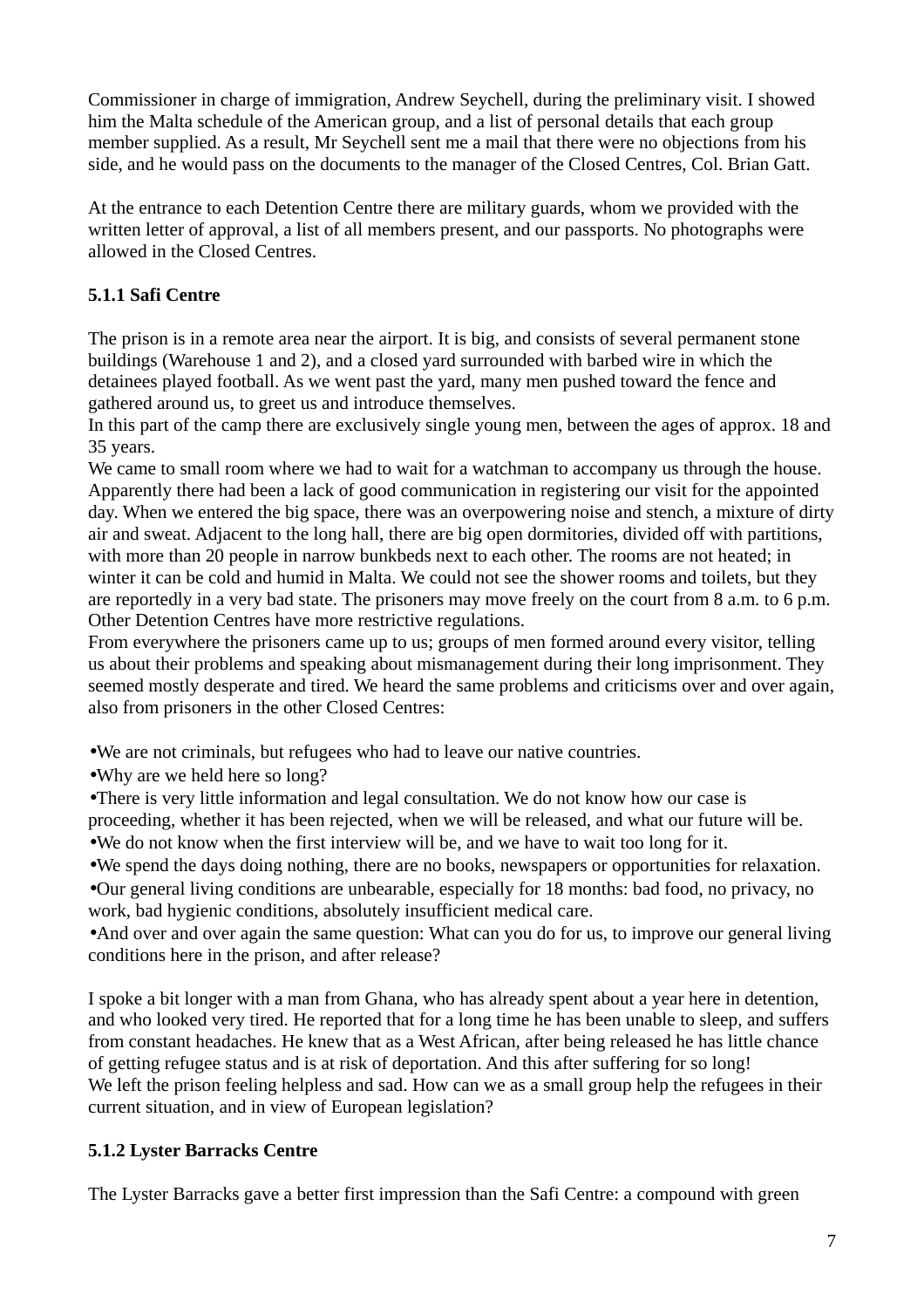areas and old trees, and two big buildings which were formerly military barracks. One serves as a prison for migrants, but we could not visit it because of construction work.

Here we happened to come across the manager of the Closed Centres, Col. Brian Gatt, with whom we had a short conversation. What he told us about the situation of refugees in Malta is in line with other official statements, and follows in a later part.

In the same compound nearby, there is a tent village, in which only men are accommodated. The dry area consists of a large space in the centre, which is surrounded by military tents, in which approx. 20 men are living.

Here we experienced the same situation as in the Safi Centre. The men ran up to us, gave us a friendly greeting and told us about their problems, which they gave us to take with us on our way – with the request that we do something "outside" for the improvement of the camp. They reported the same problems and mismanagement which we had heard about in the Safi Centre.

We looked in some tents: bunk beds close to each other, some with covers to create a small private space.

Some men showed me the washroom, a row of approx. 10 wash basins, in which only 2 faucets were functioning. In the next room was a space with showers whose stone bottoms are so fractured that they often cause foot injuries.

However, we all had the impression that in this camp the mood was a little better, probably because the prisoners within the "tent village" can move freely, and besides the spring weather on that day was nice and sunny. This can change quickly, when the temperatures in the summer rise above 30 C, and the winter brings cold, rain and storms. We left this camp as well with a feeling of dismay and the question: How can we help once we are back home?

# **5.2 Inspections of Open Centres**

## **5.2.1 Tent Village Hal-Far**

The Hal-Far Tent Village is near the airport, and can be reached by bus, although the service is not very frequent. The camp inhabitants can move freely on the island, however, they must walk or cycle long distances to get to the next town. This is one example of the challenges they face when trying to find and hold a job. Besides, in the evening they must appear again in their tents, or risk losing their claim to a sleeping place.

Vegetable sellers park their vans near the tent village and sell daily necessities, such as fruit and vegetables. The camp residents must pay for these from their monthly state allowance of 130 euros, and are dependent upon possibilities to purchase things at a good price.

The tent village consists of big military tents, fastened to raised concrete platforms. In each tent there are bunk beds for about 20 people stacked near each other. Last winter, some tents were so damaged by storms that they were no longer inhabitable.

As we made our way through the tent village, migrants came up to us to tell us about their problems and ask us how we could help them. Overall the mood was better than in the Closed Centres, because the most difficult time in the Detention Centres and the hard winter were over, but we heard them worrying repeatedly about their future, and the uncertainty about whether they would be able to move to other European countries.

The camp residents try in small ways to make everyday life more tolerable. Just as in the Closed Centres, they cover their sleeping places with covers and cloths to create a small private space. On some of the concrete platforms on which the tents stand, they put TV dishes which connect to TV sets in the tents.

We were invited into a tent, and could recognize in the darkness a running television set, and a few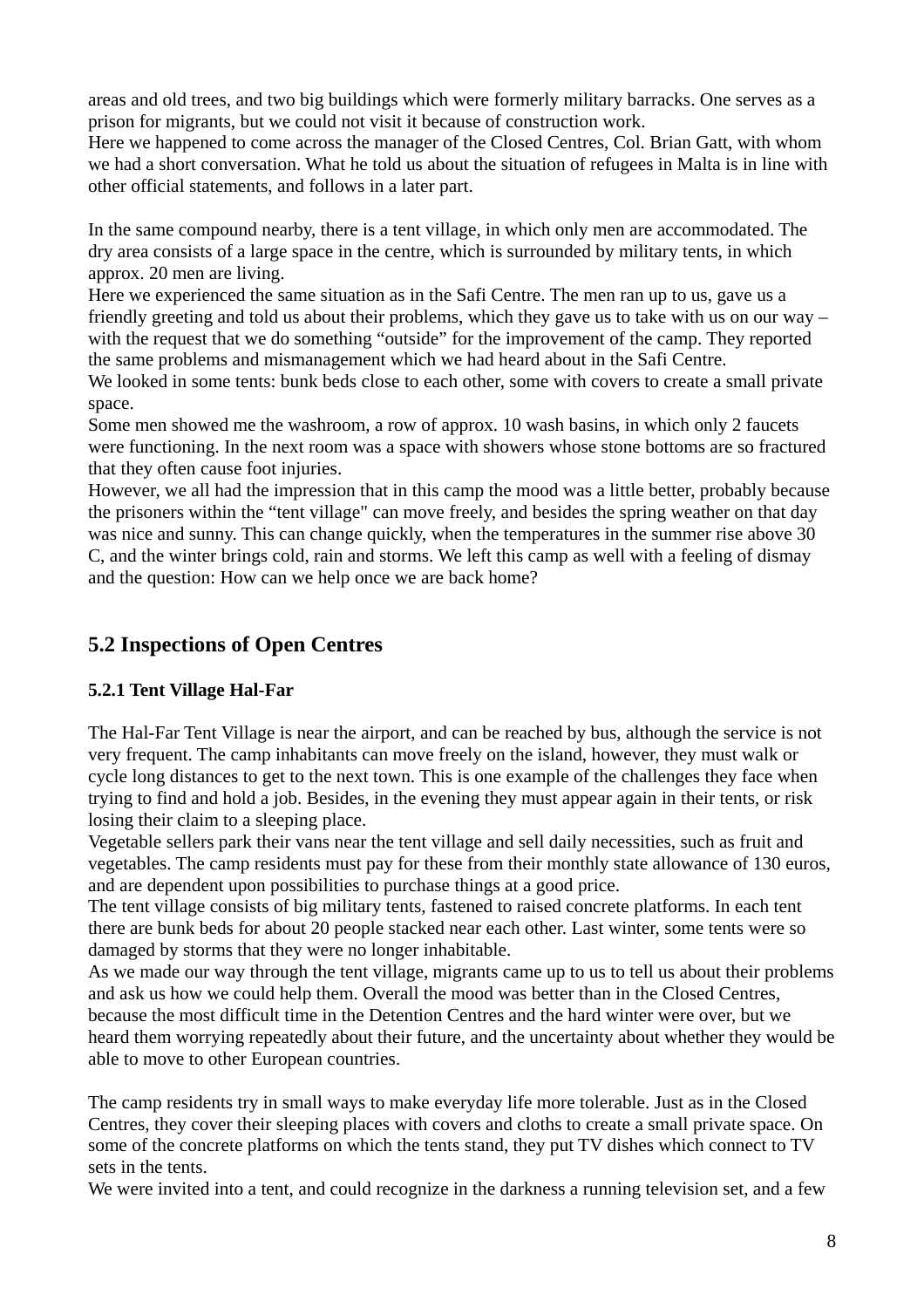men on the floor, using a campstove to cook some lunch together.

## **5.2.2. Hangar Centre Hal-Far**

This open camp is likewise in the vicinity of the airport. There is an administration building, the big hangar, new mobile homes, and one wing of the centre for washing and cooking. The hangar can accommodate approx. 800 people. When we visited the camp, the hangar was only half full with bunk beds, because the camp has new mobile homes, which offer families and married couples more space and seclusion. The camp leader made a friendly impression, as he led us through the area. At present approx. 400 to 500 persons live there.

## **5.2.3 Marsa Open Centre**

This centre lies on the edge of the town called Marsa, in the immediate vicinity of the Marsa industrial harbour. Already as one approaches the centre, one sees single Africans standing in the surrounding streets waiting for jobs. The area consists of several groups of houses, which used to be part of a school. It is bordered on one side by a canal which flows into the harbour. The migrants sit in groups on the canal wall, which is obviously a meeting place and communication centre. The area is freely accessible to the migrants, but every visitor must announce himself in the office and receive a visitor's identity card.

The manager of the centre, Ahmed Bugri, is an African from Ghana, who has lived for approx. 20 years in Malta. He tries to improve the general living conditions in his camp. In addition he enjoys the trust and respect of the authorities, which is obviously beneficial for his work.

In the camp there are approx. 1000 men, mostly from the crisis areas from north-east Africa. At present the Somalis form the biggest group. Ahmed Bugri encourages and supports the inhabitants to search for work outside and also to create workplaces within the camp. There is thus a row of small businesses: several small restaurants, a food store, a little store with mobile phones, an Internet cafe, lounges with television and billiards tables, as well as stands with different bargains, which are built in the courtyard during good weather. In addition, a prayer space is available for the Muslim migrants, and another one for Christian services. Recently an "Education Centre" was created - a newly built house, with modernly furnished classrooms, equipped with new computers. Here English courses and computer courses for migrants and professional development courses for the camp employees take place.

In the Open Camps the mood is altogether better, because the hardest time in the Detention Centres is over for the migrants and they can now move freely on the island. Nevertheless, the worry remains about how their life will continue, because there are only few, badly paid possibilities for work on the island. In addition, most migrants do not want to remain in Malta, and hope for the possibility of leaving the island and reaching other European countries or emigrating to America.

## **5.2.4 PeaceLaboratory (Franciscans International)**

After the inspection of the camps at the airport, we wanted to make one more visit to the "Peace Lab", a small refugee camp created by the Franciscan Father Dionysius Mintoff. The "Doctors Without Borders" clinic is located there too, in a small house in the extensive, overgrown garden. Between the trees, there are houses and mobile homes, in which about 50 migrants live. In the nearby back garden area there is a small open air theater.

After all the congested refugee camps which we had visited, this small refuge appeared to us like a heavenly island in the midst of need and misery.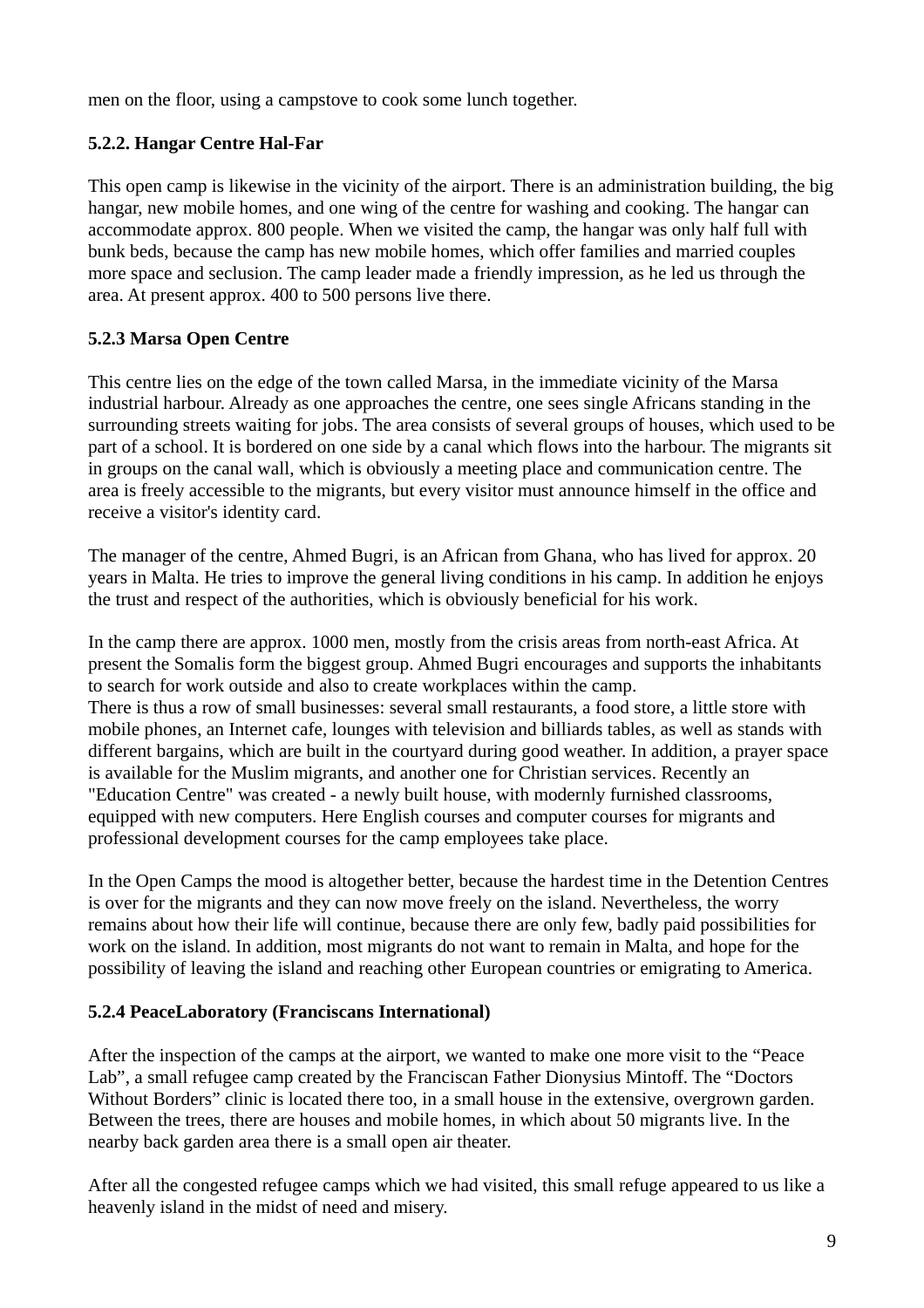In the evening a desperate African family with a small child was coming, who had to leave their home in an Open Centre because of time restriction, and in their desperate necessity they asked Father Dionysius for lodging, which he gave them on his compound

It was an important experience for us, at the end of our stay in Malta, to get to know this gentle 80 year-old Father, who helps in his way, to relieve the needs of refugees. He told us how important it is to help others, even in small ways.

Maybe that was a tip to the open question of how we can help, collectively and individually, in view of the need and desperation which we witnessed in the refugee camps in Malta.

# **6. Statements of different institutions**

# **6.1 Statements of ecclesiastical side on Malta**

During our study trip we had the opportunity to talk with the following representatives of religious groups:

•Pastor Ahmed Bugri, pastor of a free-ecclesiastical municipality

•Father Joseph Cassar, leader of Jesuit Refugee Service (JRS)

•Father Dionysius Mintoff, leader of the Peace Laboratory, member of the order Franciscans International

Ahmed Bugri performs excellent organizational and social work as the leader of the "Marsa Open Centre" and has integrated a number of migrants into his free-ecclesiastical community. His work is supported by Christian thought, to give help to those in need.

The work of Father Dionysius is to be understood also in this Christian perspective and he is not afraid of helping needy migrants at his own expense.

Jesuit Refugee Service works energetically with a small team of 7 full-time staff and 6 part-time employees; it is the only NGO which has free admission to the Closed Centres. Here the employees, among them young law students, perform the urgent juridical and social consultation for refugees in closed camps. In addition, Father Joseph Cassar holds services on Sundays and holidays. The work of Jesuit Refugee Service is carried by the Christian message.

Father Joseph Cassar bears the following words of Pope Benedict to the public discussion of refugees in Malta:

"How can we fail to take charge of all those, particularly refugees and displaced people, who are in conditions of difficulty and hardship?"

"How can we fail to meet the needs of those, who are defacto the weakest and most defenceless, marked by precariousness and insecurity, marginalised and often excluded by society?"

After our trip I received the following news from JRS Malta:

*"The days and weeks immediately following your visit were extremely busy for us. On the very day you left, a group of 66 migrants was taken to Malta on humanitarian grounds after a dispute with Italian authorities. On 8 May we published a press statement with JRS-Italy and JRS-Europe, and took the lead to publish another joint press statement with Maltese NGOs to deplore the Italian pushbacks of boat people to Libya. In the following weeks, we have had constant visits to our office by European media, but also endless queues of migrants with protection, begging us to help them with resettlement in other EU Member States or in the USA."*

We have discussed in our group the issue of refugees, which the leadership of the Catholic Church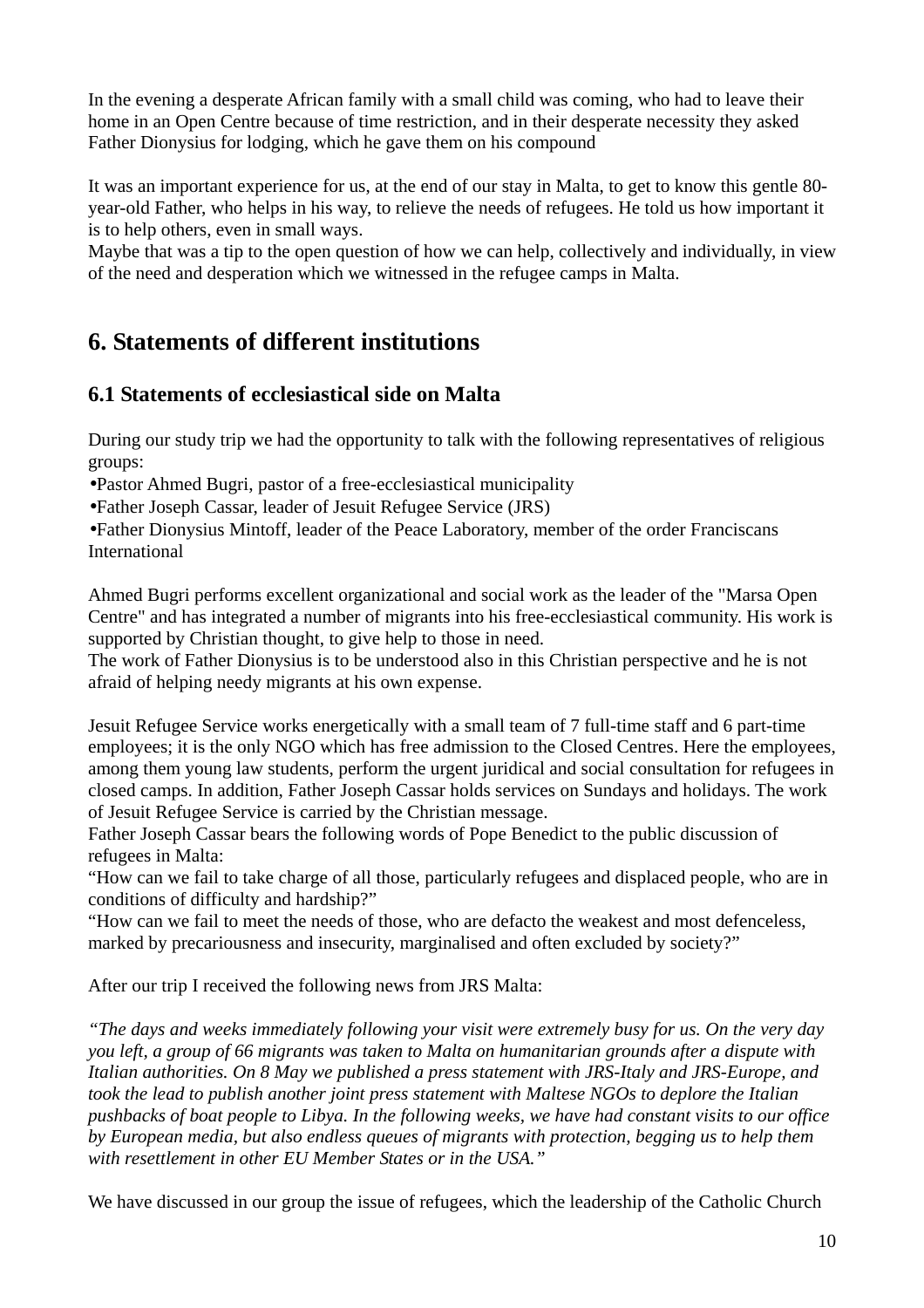(the prevailing confession in Malta) up to now has evidently put off. On the other hand, there are religious NGOs which provide excellent practical support, as already mentioned above, in addition to the work of the "Emigrants' Commission" through the organization "Dar l-Emigrant", which has the mandate to provide refugees with advice and various other forms of support as well as lodging in its camps.

On 3 April 2009, the Bishop of Gozo, Mario Grech, published a statement criticizing the "detention policy" in Malta.

# **6.2 Statements of the Maltese government authorities on immigration in Malta**

Alexander Tortell (OIWAS), Andrew Seychell (Police Assistant Commissioner), Col. Brian Gatt (manager of the Closed Centres), Ahmed Bugri (manager of Marsa Open Centre).

All the officials with whom we could speak about migration in Malta, stressed the special geographic circumstances and the extreme population density of the island, as well as the limited financial and personnel resources, which complicate the admission and integration of the growing number of refugees on a continuing basis. The following facts were repeatedly mentioned:

•Malta, with a surface area of 316 km2, is the smallest Member State of the EU, and yet, at 1300 inhabitants per km2, has the highest population density of all EU countries.

•The average annual number of migrants arriving in Malta corresponds to 45% of the annual Maltese birth rate.

•The arrival of 1 800 migrants in Malta in 2005 corresponds, in comparison to the German population, of an annual influx of 369,000 people.

•There are very few employment opportunities for migrants in Malta, so they are unable to build themselves a new life there.

•The Maltese government uses 1% of the budget on refugees, and this might increase if more migrants arrive. More than 10% of the police and army personnel in Malta are now employed in the admission, management, marking and care of the refugees. As the number of migrants increases, Malta does not have increasing numbers of personnel and resources.

•It is pointed out that Malta cannot send back the migrants, since most most of them come from the war zones and crisis areas of north-east Africa. In addition, Malta itself can not organize return flights to African countries, and in regards to this, is dependent upon the help of EU nations. •In addition, it was stressed that most migrants do not want to remain in Malta, but rather want to go to other European countries or to America.

The Maltese government expects help from the EU government and from the EU member states for the purposes of "burden sharing" and makes the following demands:

•Dublin II orders must be changed so that the EU Member States in the south of Europe do not have to bear the entire burden as the first country of entry, but rather that a fair distribution of refugees to the EU member countries is established.

•The EU member states should take a number of migrants with humanitarian protection from Malta, especially those who can't find work in Malta ("resettlement policy").

•The EU government should use the existing "emergency funds" to cope with the emergency humanitarian situation of the refugees in Malta.

•Rejected refugees without protected status should be sent back to their country of origin on collective flights from EU countries ("repatriation policy").

## **6.3 Statements of the delegation**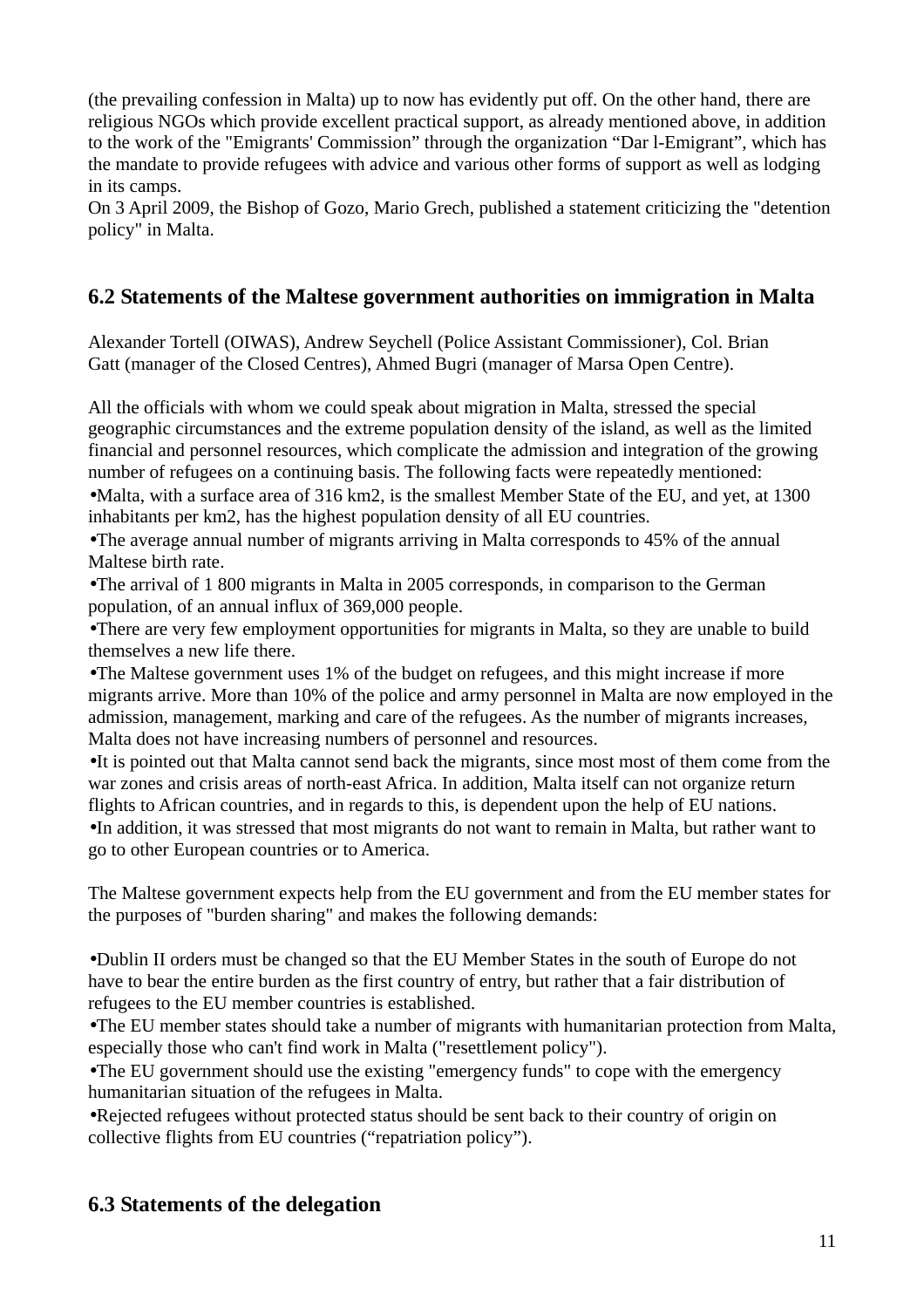We recognize the difficulties and problems, with which the Maltese government was confronted due to the stream ofmigrants, beginning in 2002, which it had to solve. We also recognize that the Maltese government has strived for transparency concerning the refugees' situation and has continued to allow foreign delegations access to the refugee camps in Malta.

The Maltese government says that, because of the increasing numbers of migrants, the "detention policy" is needed to protect itself as a state and the population. This is a policy of deterrence which also corresponds to the general trend in EU refugee policy. The representatives of the state authorities probably see the mismanagement in the camps, and regret the length of internment in the Closed Centres but, because of limited financial and human resources, do not see themselves in a position to improve the situation in the refugee camps in the near future ("emergency conditions").

On the other hand, we have seen the hard, partly inhumane general living conditions in the Closed Centres, and the desperate position of most migrants, who have no safe place to stay in Malta, and no future perspectives. In view of the need and fate of the migrants, the question arose within us: How could we help? First and foremost, we want to give a report about the situation of the refugees in Malta, which is probably representative of the refugee flows from Africa over the Mediterranean Sea to the southern external borders of the EU.

We see a catalog of immense tasks in view of this human tragedy, with which the Maltese government is confronted and has to solve in the near future. On the other hand, we also represent the view of the Maltese government, that Malta cannot tackle this problem by itself, and depends on the solidarity and help of the EU and the EU member states. The following points arise from the experiences of our camp inspections and from conversations with different organizations, which partially correspond to the demands which the Maltese government is making to the EU.

We also agree with the demands of the European Parliament, in its "European Parliament resolution on the situation with refugee camps in Malta" of 6 April 2006.

•Asylum seekers are detained in conditions that are far below internationally recognised standards: bad living conditions as well as inadequate or non-existent access to basic services, such as medical care or social and legal assistance. Apart from these serious conditions, the long detention period leads to the bad physical and psychic constitution of the migrants. The Maltese authorities should implement Directive 2003/9/EC (laying down minimum standards for the reception of asylum seekers), especially as regards conditions in the Detention Centres.

•As long as the Closed Centres exist, the detention period should be shortened, and better legal advice and medical care should be guaranteed. The time from the application for asylum until the first interview should be considerably shortened.

•The Maltese government should call an extraordinary conference with all EU Member States to discuss how short-term improvement in the refugees' situation can be reached through collaboration with the EU government and the EU Member States.

•The Member States should show greater solidarity towards those countries that suffer most from the EU-bound migration flows and offer practical help by receiving a number of the refugees who arrive in Malta.

• The EU Commission should provide Malta with part of the technical and financial means from the existing Refugee Fund, as a mandate of humanitarian assistance, in order to alleviate the existing actual state of emergency of the refugees (ARGO programme, the European Refugee Fund, the European External Borders Fund, the European Integration Fund and the European Return Fund for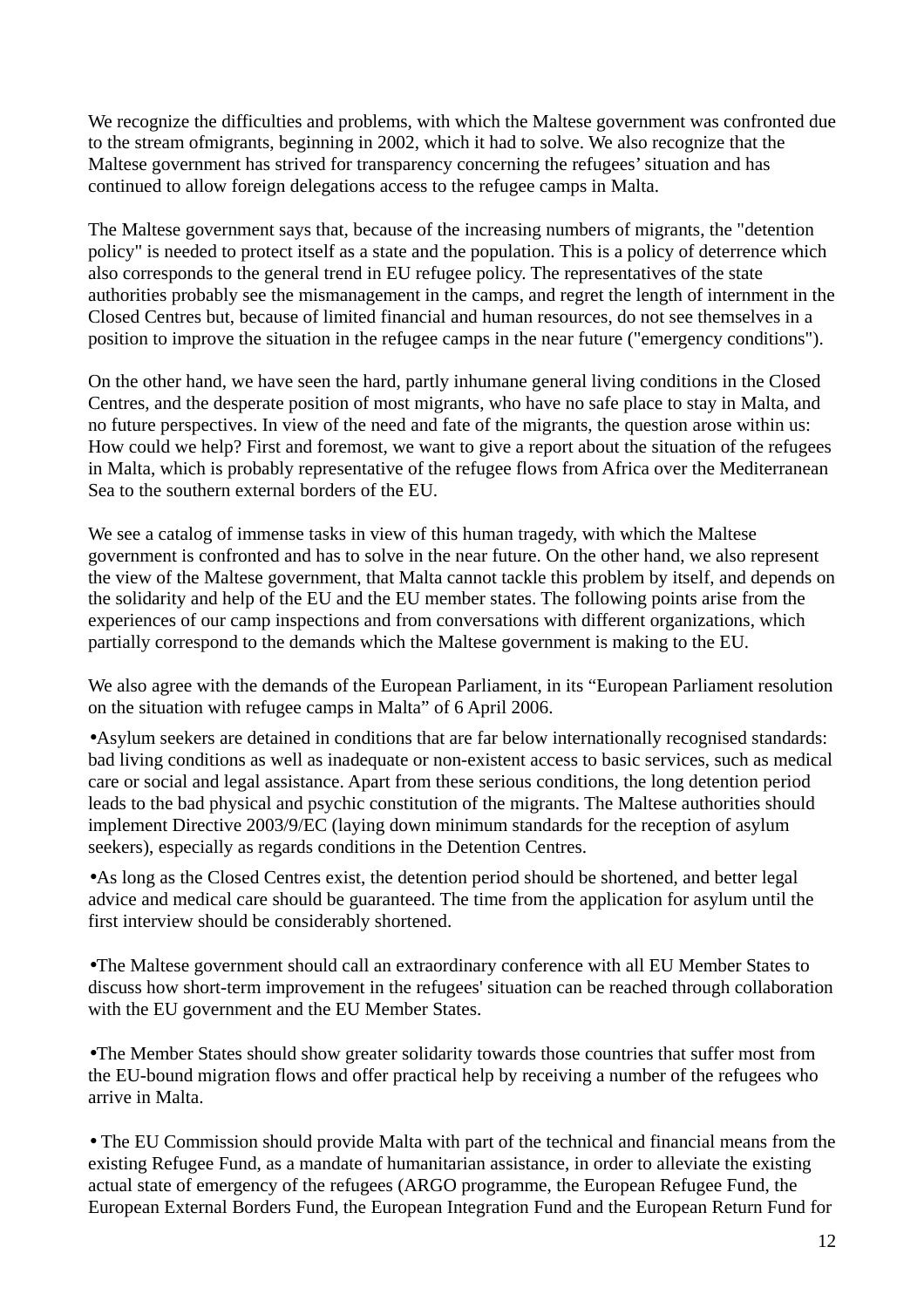the period 2007-2013).

•The EU Commission should take the initiative to revise the "Dublin II Regulation", which puts an intolerable burden on the countries situated in the south and east of the EU, by introducing a fair mechanism for sharing responsibilities among the EU Member States.

# **7. Appendix**

# **7.1 Malta Programme of the American Delegation (April 26 – May 1, 2009)**

### **Sunday, April 26**

Departure Düsseldorf Airport: 11:40am Arrival Malta Airport: 2.30pm Bus transfer from the airport to the church apartment, San Gwann First orientation Report on the programme of the following days Meeting with Pastor Ahmed Bugri, manager of Marsa Open Centre

## **Monday, April 27**

Visit to Marsa Open Centre with Ahmed Bugri, Marsa Interview with the Eritrean migrant Isana Afternoon: Sightseeing of the old capital Mdina

### **Tuesday, April 28**

Morning: Harbour boat tour around Valletta Afternoon: Meet with Jesuit Refugee Service Malta (JRS), Birkirkara Visit to Closed Centre Safi: Discussions with migrants

## **Wednesday, April 29**

Morning: Interview with refugee Mathios Tsegaye Afternoon: Visit to several Open and Closed Centres:

- Open Tent Village Hal Far
- Open Hangar Centre Hal Far
- Closed Centre Lyster Barracks:

Discussion with Col. Brian Gatt (Manager of all Closed Centres)

Closed Centre: Lyster Barracks Tent Village

Visit Peace Lab: Meet with Father Dionysius Mintoff (Franciscans International)

## **Thursday, April 30**

Morning 10:00am: Visit to Mr Alexander Tortell, Ministry of Justice and Home Affairs, governmental representative of the "Organisation for the Integration and Welfare of Asylum Seekers" Malta (OIWAS), Valetta Afternoon: Sightseeing in Valetta Trip with Father Dionysius Mintoff to the fisher harbour Marsaxlokk Discussions about migrants`situation on Malta with Father Dionysius

## **Friday, May 1**

Morning: Ahmed Bugri, back from the Brussels conference, gives report on the results. Bus transfer to Malta Airport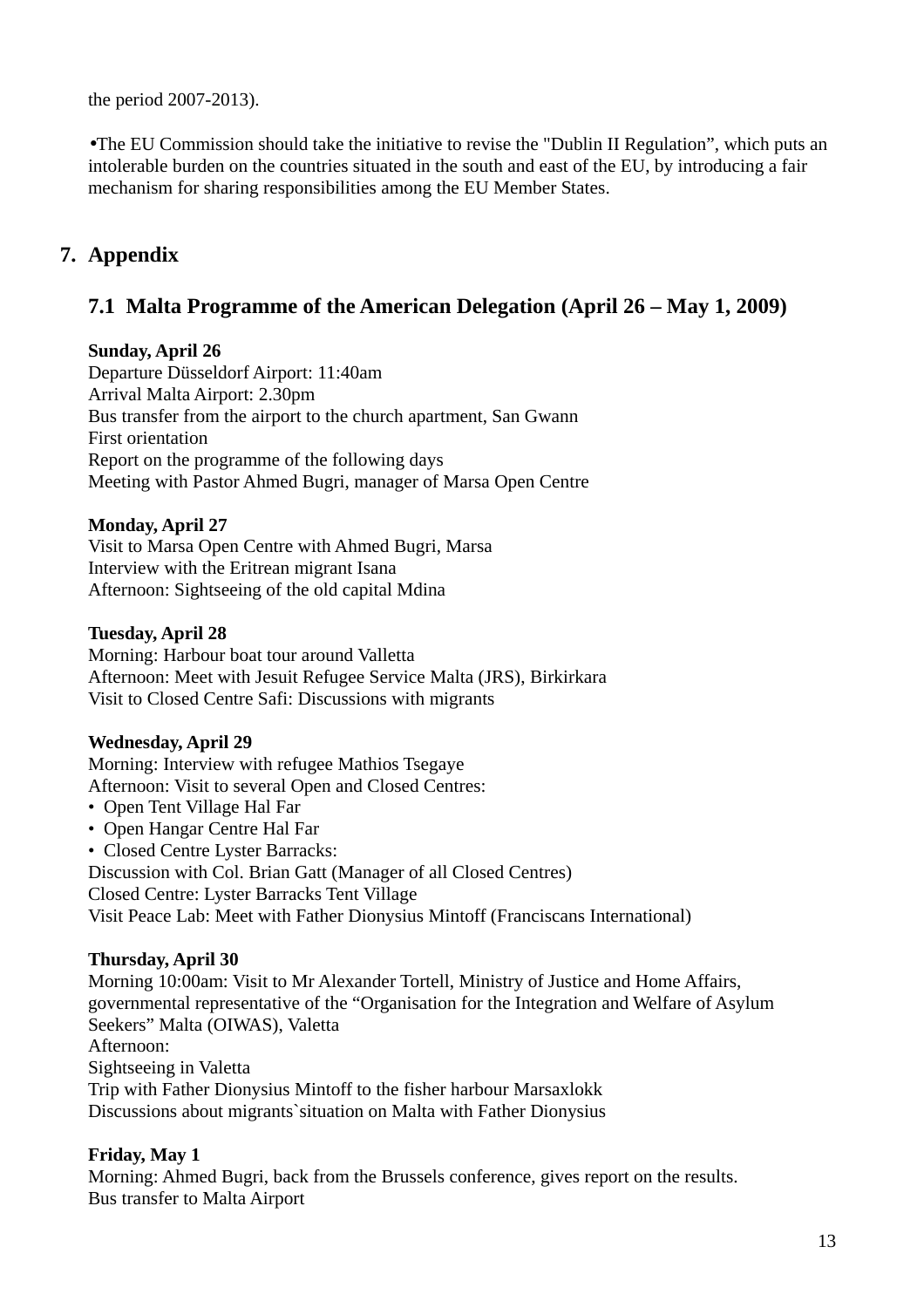Departure Malta Airport: 3:20 pm Arrival Berlin Airport: 6:15 pm

# 7.2 Photos

Photos of Tent Village Hal Far (Open Centre)



Tent Village



Tents on platforms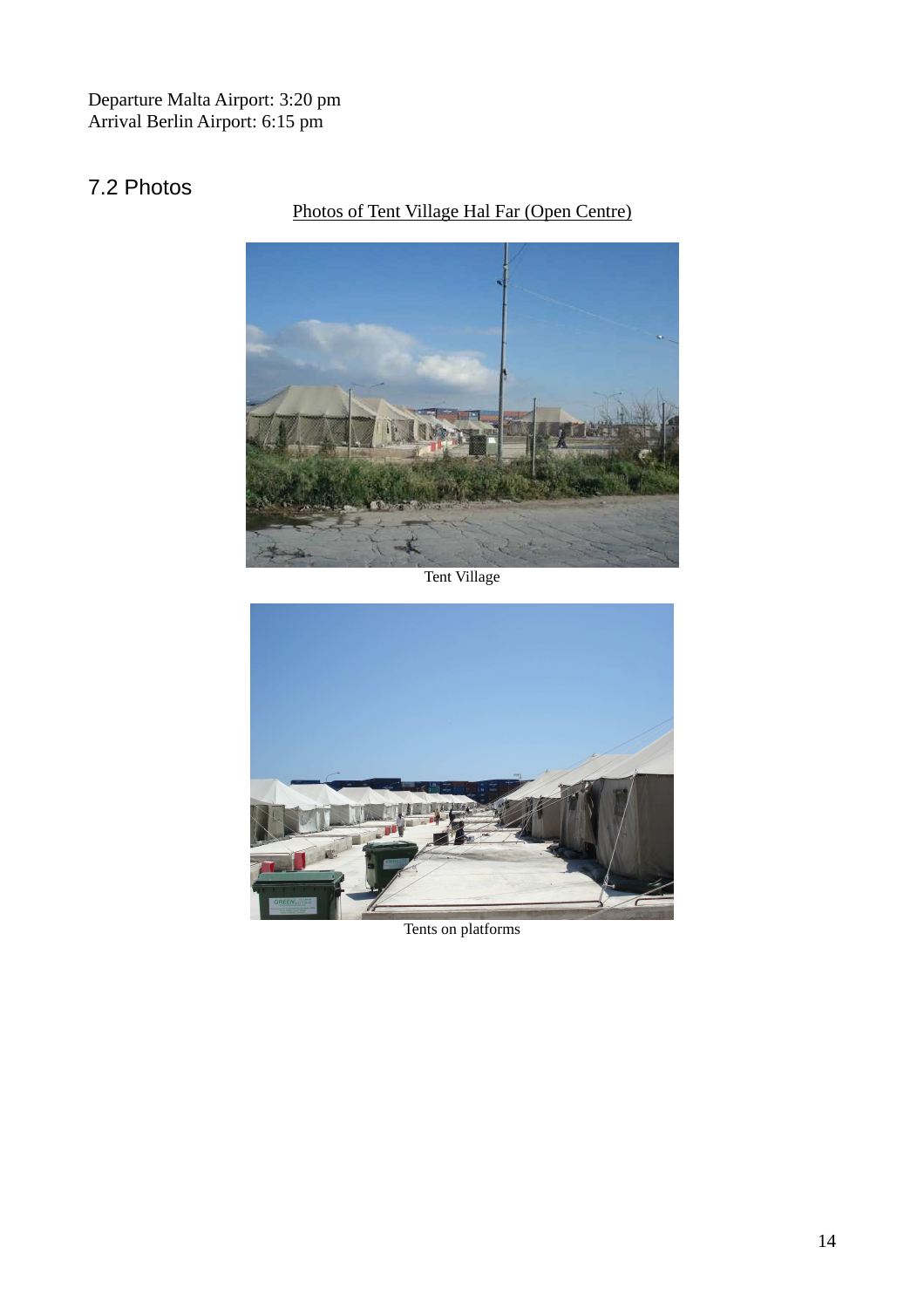

Discussions with migrants

# Photos of Marsa Open Centre



Intrance to Marsa Open Centre



Shop in the Centre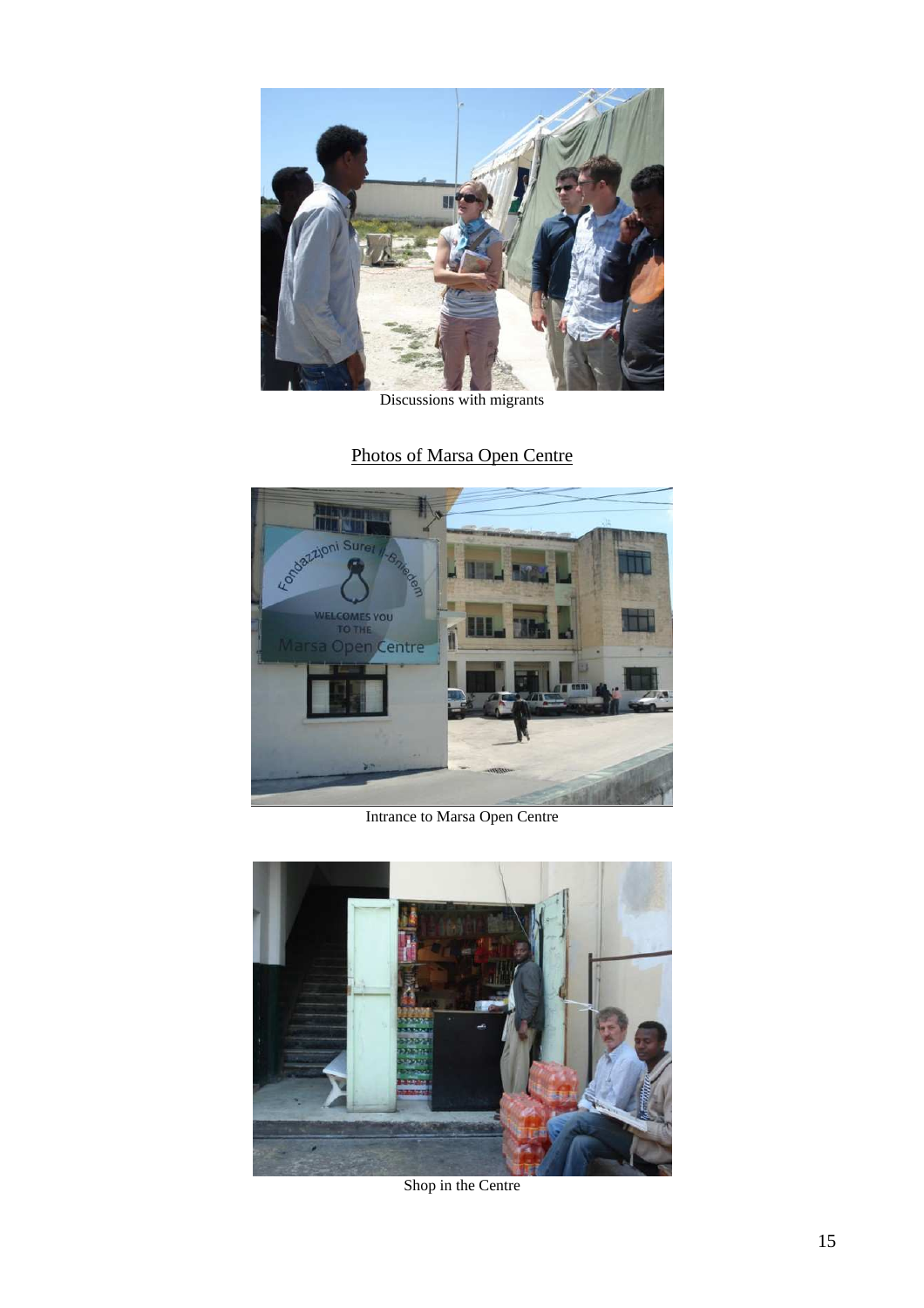

Education Centre

## **7.3 List of addresses to Malta programmme**

#### **International Fellowship of Reconciliation (German Branch)**

Ökumenereferat Uli Sonn Pacelliallee 61 Martin - Niemöller - Haus 14195 Berlin Tel.: 030-84 31 95 50 Fax: 030-84 31 95 60 Email: vb-ulisonn@t-online.de Website: www.versoehnungsbund.de

#### **Heide Wöske**

#### **International Fellowship of Reconciliation**

Am Berlin-Museum 17 10969 Berlin Tel.: 030-251 67 68 Mobile: 0170-686 0 687 (on Malta: 0049-170-686 0 687) Email: heide.woeske@gmx.de Website: www.woeske.de

#### **Organisation for the Integration and Welfare of Asylum Seekers Malta (OIWAS)**

Alexander Tortell Belt is-Sebh, Block C Floriana FRN 1700, Malta Tel.: 25 68 72 39 Fax: 25 68 72 60 Email: alexander.tortell@gov.mt Website. www.mfss.gov.mt

### **Jesuit Refugee Service Malta (JRS)**

Head of JRS Malta: Father Joseph Cassar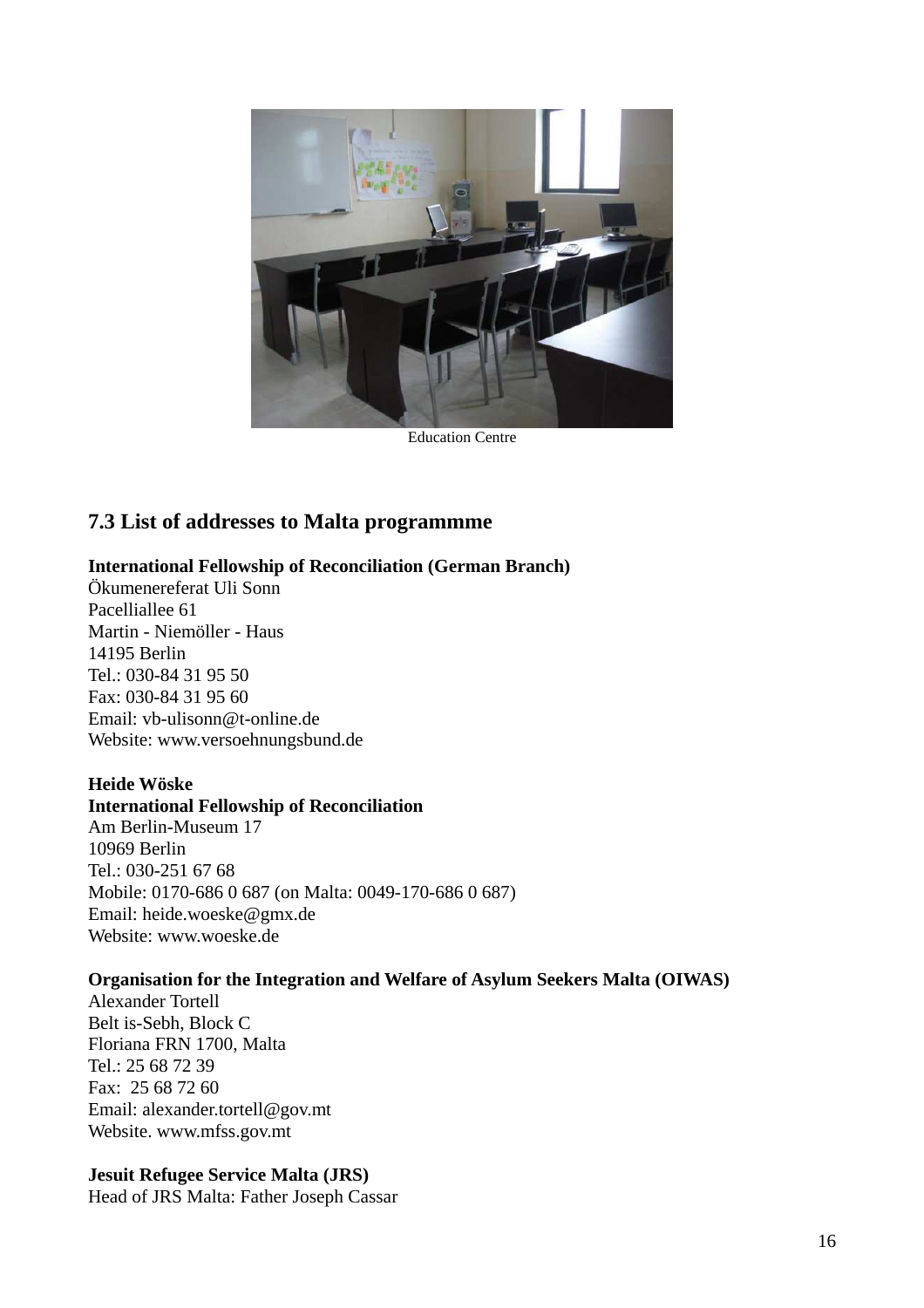SAC Sports Complex 50, Triq ix-Xorrox Birkirkara BKR 1631, Malta Tel.: 21 44 27 51 Fax: 21 44 27 52 Email: info@jrsmalta.org Website: www.jrsmalta.org

#### **United Nation High Commissioner of Refugees Malta (UNHCR)**

Valetta, Malta 156, Strait Street Tel.: 27 01 01 53 Email: falzon@unhcr.org

#### **Kummisioni Emigranti (MEC)**

Father Alfred Vella, Father Philip Calleja Dar L-Emigrant Valetta 1, Castille Place, Tel.: 22 26 44 / 24 02 55 / 23 25 45

### **Franciscans International, Malta**

**Peace Laboratory** Father Dionysius Mintoff Hal Far 2RO0269 Tel.: 21 68 95 04 Email: info@peacelab.org

#### **SOS Malta**

Managing Director: Mrs Claudia Taylor - East Valetta Office: Dar L-Emigrant, 1, Castille Place Tel.: 21 24 02 55 Fax: 21 24 00 22 Email: info@sosmalta.org

### **Medecins Sans Frontieres**

**Doctors without Borders, Malta** 

St. Paul`s Mansion – Block A, Flat 5 Ta` Xbiex Sea Front, XBX 1027  $Tel \cdot 21$  32.01.76 Mobile: 79 06 06 74 Email: sfb-malta@brussels.msf.org

#### **Red Cross Malta**

104 St Ursula Street Valetta 1234 Tel.: 21 22 26 45 Email: administration@redcross.org.mt Website: www.redcross.org.mt

#### **Marsa Open Centre**

Manager: Ahmed Bugri